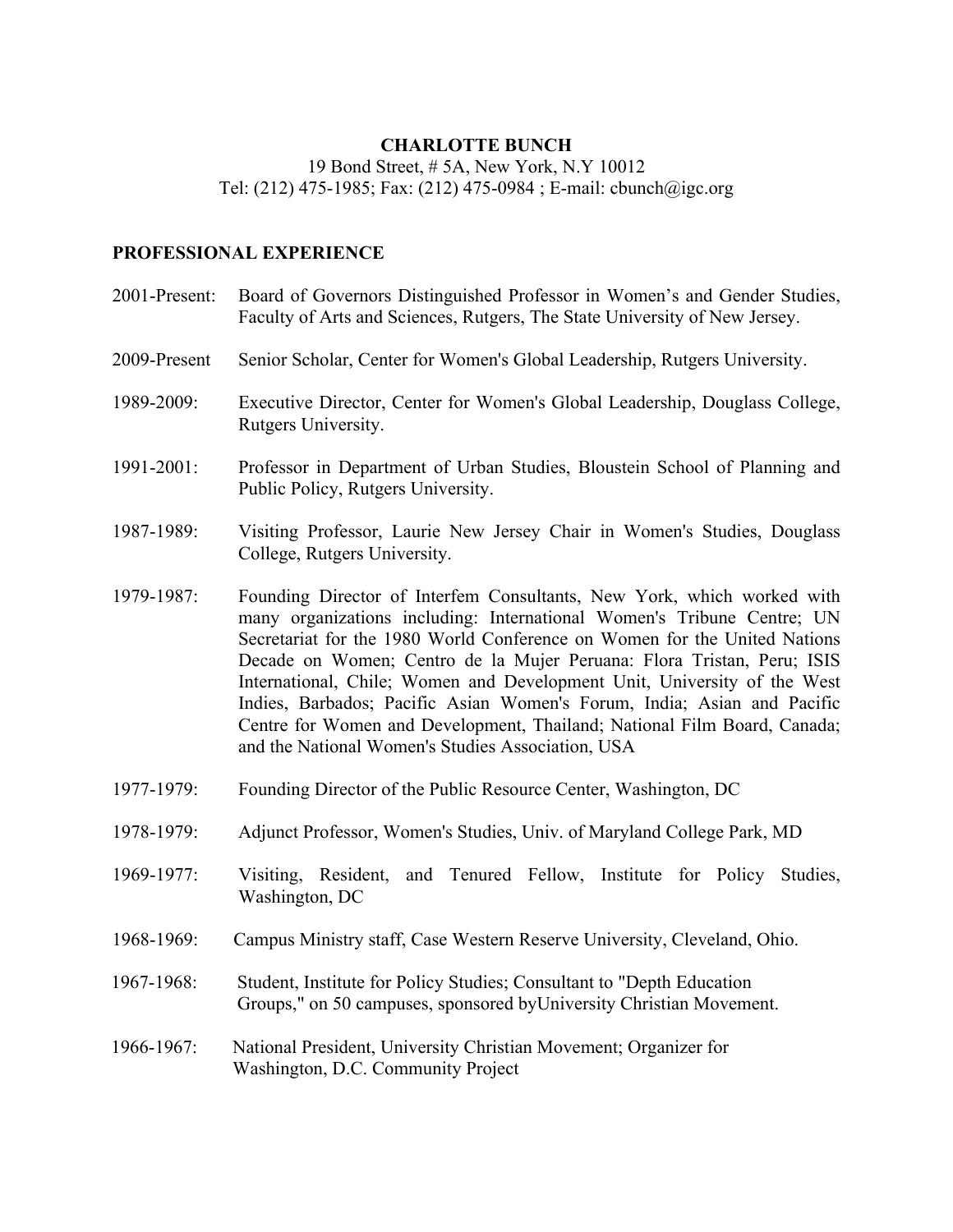#### **EDUCATION**

Institute for Policy Studies, graduate research on education and social change, supervised by Dr. Arthur Waskow, 1967-68

Duke University, B.A. in History and Political Science, Phi Beta Kappa, Magna Cum Laude, 1966; History Honors Thesis: "The Role of Women in the Chinese Revolution, 1929-1959"

University of California, Berkeley, School of Social Work, Summer Session, 1965

Artesia High School, Artesia, New Mexico, Highest Honors, 1962

**HONORS AND AWARDS** (a selection of recent awards includes)

City University of New York School of Law Dean's Award for Social Justice, 2015

Human Dignity Award, Committee to Advance our Common Purposes, Rutgers University, 2015

Global Fund for Women, Women's Human Rights Defenders Award named after Bunch, 2013

Womensphere Foundation Leadership Award, 2013

National Council for Research on Women "Spotlighting Feminist Icons," 2011

Honorary Doctor of Laws Degree, University of Connecticut, Storrs, CT, 2008

Rutgers College Class of 1962 Presidential Public Service Award, Rutgers, The State University of New Jersey, 2008

Joyce Warshow Lifetime Achievement Award, SAGE (Services & Advocacy for GLBT Elders), 2008

Board of Trustees Award for Excellence in Research, Rutgers, The State University of New Jersey, 2006

"1000 Women Peace Makers" nominated for the Nobel Peace Prize, 2005

New Jersey Honorary UN Day Chair Appointed by the Governor of New Jersey, 2004

Board of Governors Distinguished Service Professor Recipient, Rutgers, The State University of NJ, 2002

Women Who Make A Difference Award, International Women's Forum, Mexico City, 2002

21 Leaders for the 21<sup>st</sup> Century Award, Women's E-news, New York, 2002

Spirit of American Women Honoree, Girls Incorporated of Central New York, Syracuse, NY, 2001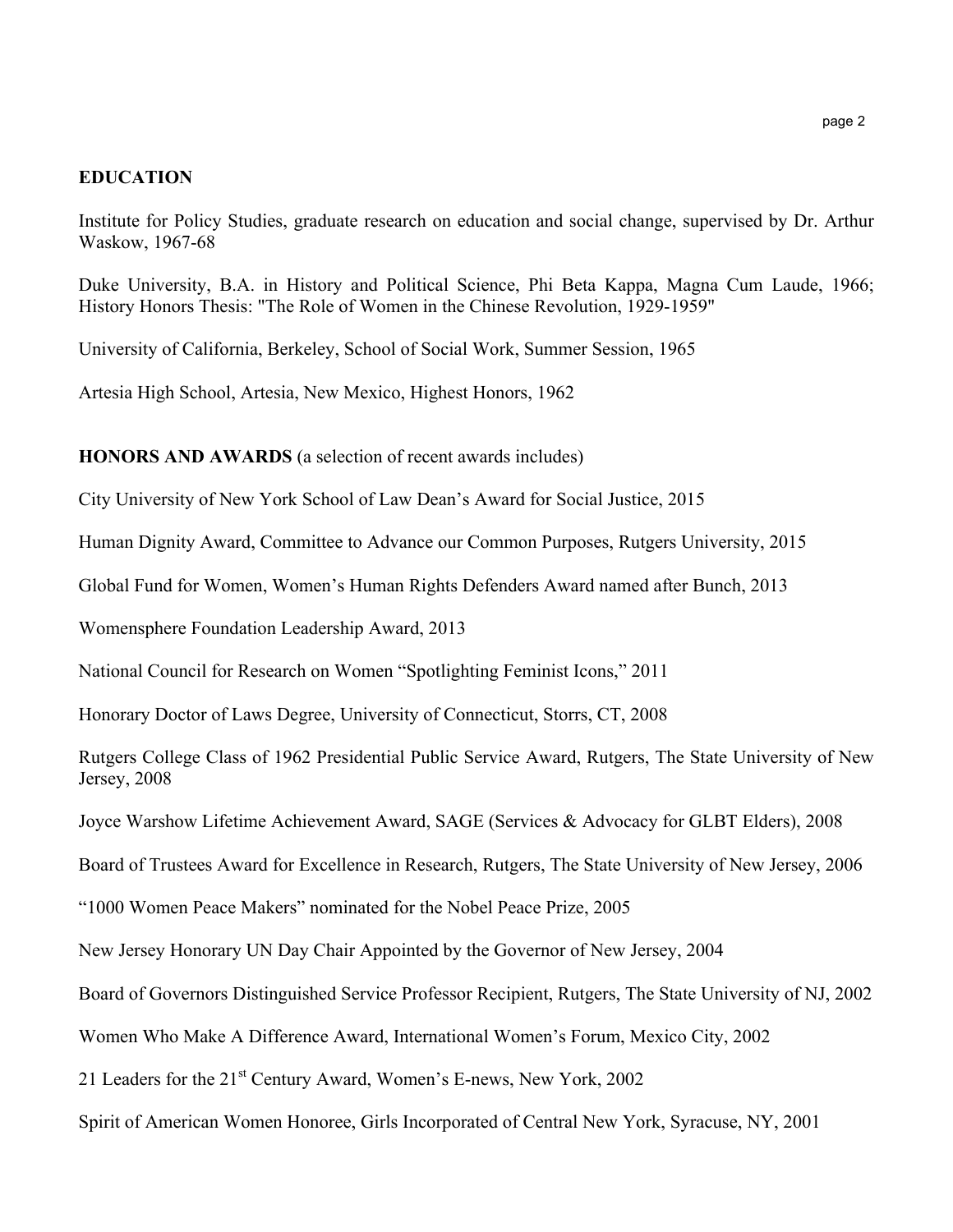Women Who Make A Difference Award, National Council for Research on Women, New York, 2000

President of the United States, Eleanor Roosevelt Award for Human Rights, White House, Washington, DC, 1999

Human Rights Award, Church Women United, New York, 1999

Woman of Leadership Award, Center for The Education of Women, University of Michigan, 1997

Induction into the National Women's Hall of Fame, Seneca Falls, NY, l996

Fund for the Feminist Majority, Feminist of the Year Award to the Center for Women's Global Leadership, 1993

Resourceful Women Award from the Resourceful Women Foundation, San Francisco, 1992

Southern California Women for Understanding Lesbian Rights Award, Los Angeles, 1991

Center for Women's Policy Studies' Jessie Bernard Wise Woman Award, Washington DC, l989.

San Francisco Board of Supervisors Community Recognition Award, 1988.

National Lesbian and Gay Health Foundation Community Service Award, March l986

### **BOARDS AND ADVISORY COMMITTEES** (partial list)

Urgent Action Fund for Women's Human Rights, 2015-present Association for Women's Rights in Development, 2013-present UN Women Global Civil Society Advisory Board, 2012-present Institute for Women's Leadership, Board of Directors, Rutgers University, 1994-present Human Rights Watch-Women's Division, Advisory Committee, l992-present CHANGE: Center for Health and Gender Equity Board of Directors, 2012-2015 Women's Human Rights Defenders International Coalition Steering Committee, 2004-2010 UN Secretary General's International Advisory Committee for the General Assembly Report on Violence Against Women, 2004-06 Global Fund for Women Board of Directors, 2003-2013 Ethical Globalization Initiative, Human Rights Policy Advisory Group, 2002-2010 Board of the Open Society Institute Network Women's Program, 2002-08 International Council for Human Rights Policy, Board of Directors, 2002-2007 State of the World Forum, Commission on Globalization, 2000-03 International Women's Human Rights Electronic Network, Executive Committee, 1998-2003 Ms. Foundation for Women, Board of Directors, 1991-2001 Advisory Panel to the UNDP Human Development Report, 2000 Beijing + 5 NGO International Coordinating Committee, 1999-2000 National Council for Research on Women Board of Directors, 1991-1997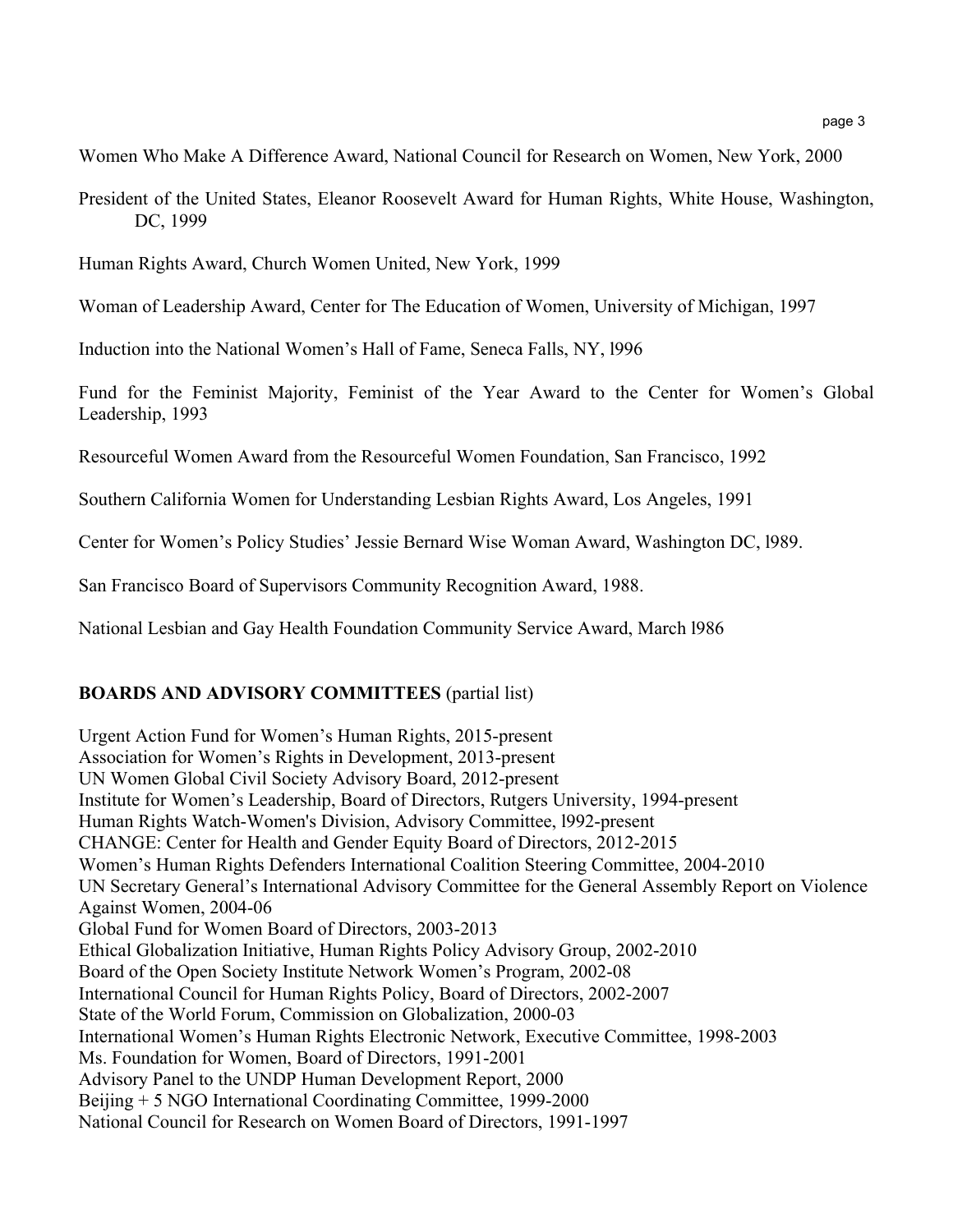Center for Women's Policy Studies Board of Directors, 1992-1995 World Order Models Project, l993-1995 Organizing Committee for the Decade for Human Rights Education, 1990-94 New York City Commission on the Status of Women, 1982-89 ISIS International Advisory Committee, 1979-95 Continuing Committee for the National Women's Conference, 1978-81 National Gay and Lesbian Task Force, 1974-81 National Women's Agenda Coalition, 1975-79 President's National Advisory Committee for Women sub-group on Political and Human Rights, 1978

## **INTERNATIONAL POLICY AND ADVOCACY** (select activities)

Initiated and/or been involved in many international activities including: The Global Campaign for Women's Human Rights which brought women onto the agenda of the World Conference on Human Rights (Vienna, 1993); The Global Tribunal on Violations of Women's Human Rights at the World Conference on Human Rights (Vienna, 1993); International Hearings on Women's Rights at the International Conference on Population and Development (Cairo, Egypt, 1994), the UN World Summit on Social Development (Copenhagen, Denmark, 1995) and the Fourth World Conference on Women (Beijing, China, 1995). Through CWGL also organized the Global Campaign and Tribunal on the occasion of the  $50<sup>th</sup>$  Anniversary of the Universal Declaration of Human Rights (New York, 1998), an International Symposium for the Beijing Plus Five Review (New York, 2000), and a Women's Human Rights Hearing on the Intersection of Race and Gender at the UN World Conference Against Racism (Durban, South Africa, 2001).

Convened and led the GEAR (Gender Equality Architecture Reform) civil society coalition that campaigned for the creation of UN Women. (2006-2010). As part of its work on policy and advocacy at the United Nations, the Center for Women's Global Leadership, under my leadership, convened women's human rights caucuses at many UN venues and co-sponsored an Expert Group Meeting on Violence against Women with the UN Division for the Advancement of Women (New Brunswick, New Jersey, 1993).

Served as a member of the International Advisory Committee and a writer/consultant to the UN Secretary General's In-Depth Study on Violence Against Women (NY, 2006), including participating in the Expert Group Meeting on Good Practices on VAW, (Vienna, 2005). Also was an independent expert at the Expert Group Meeting on the Development of Guidelines for the Integration of Gender Perspectives into United Nations Human Rights Activities and Programmes (Geneva, 1995); and the Symposium on Human Development and Human Rights co-sponsored by UNDP and the Office of the High Commissioner for Human Rights (Oslo, 1998).

# **TEACHING**

Courses taught in the Women's and Gender Studies Department and at Bloustein School of Planning and Public Policy, Rutgers University: Women and Leadership; Gender and Human Rights; Human Rights, Health, and Violence: Global Feminist Perspectives; Gender and International Development Planning, 1990-present.

Rutgers University Laurie Chair Seminars; "Feminist Perspectives on Leadership, Power, and Diversity,"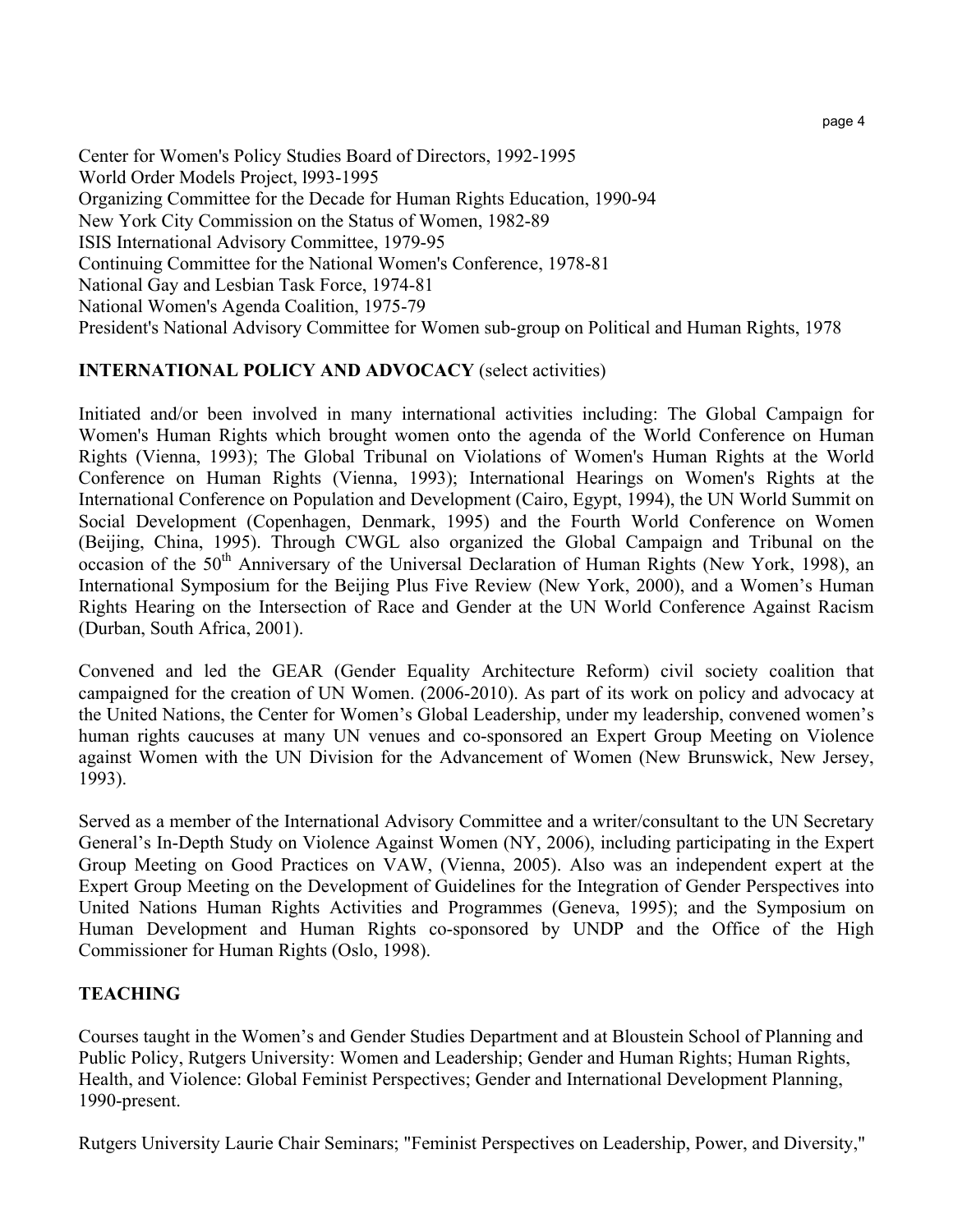1989 and "Global Feminism and Human Rights," 1988.

"Feminism in the 90s," course sponsored by CIPAF (Women's Research and Action Center) and Women's Studies Program, INTEC, Santo Domingo, Dominican Republic, 1989.

"Teaching Women's Studies from an International Perspective." Summer Institute, University of Arizona, Tucson, 1989.

Courses and workshops in five cities on feminism, development and strategies for the women's movement sponsored by PAWF (Pacific Asian Women's Forum), India and Sri Lanka, 1987.

Women's Studies, Teachers Training Institute, Bowling Green State University, Bowling Green, Ohio, 1986.

"Feminist Theory and Strategies for the Women's Movement," course sponsored by Centro de Estudios de la Mujer, Casa de la Mujer La Morada, Women's Unit of Instituto Latinoamericano de Estudios Transnacionales, and ISIS International, Santiago, Chile, 1986.

"Feminist Theory and Strategies for the Women's Movement," at Centro de la Mujer Peruana: Flora Tristan, Lima, Peru, 1984, 1985.

"Theories of Feminism," Women's Studies Department, University of Maryland , College Park, Maryland, 1978, 1979.

"Feminist Theory and Social Change," visiting professor at Pacific School of Religion, Graduate Theological Union, Berkeley, California. 1977.

"Feminist Theory," Graduate Course in Women's Studies, George Washington University, Washington, D.C., 1975, 1976.

"Political Theory: Strategies and Organizations," Sagaris: A Feminist Institute, Lyndonville, Vermont, 1975.

"Feminist Theory," Undergraduate course in Interdisciplinary Studies Department, American University, Washington, D.C., 1974.

Conducted seminars on women's issues and feminist theory, Institute for Policy Studies, Washington, D.C., 1971-76.

Courses on "Women's Liberation" and "Feminist Theory," Washington Area Free University and Women's Center, 1969-74.

Guest lecturer in a wide range of college classes throughout the US and internationally, 1970-Present.

#### **PUBLIC SPEAKING**

Speaker at numerous national and international conferences, seminars, rallies, the United Nations, and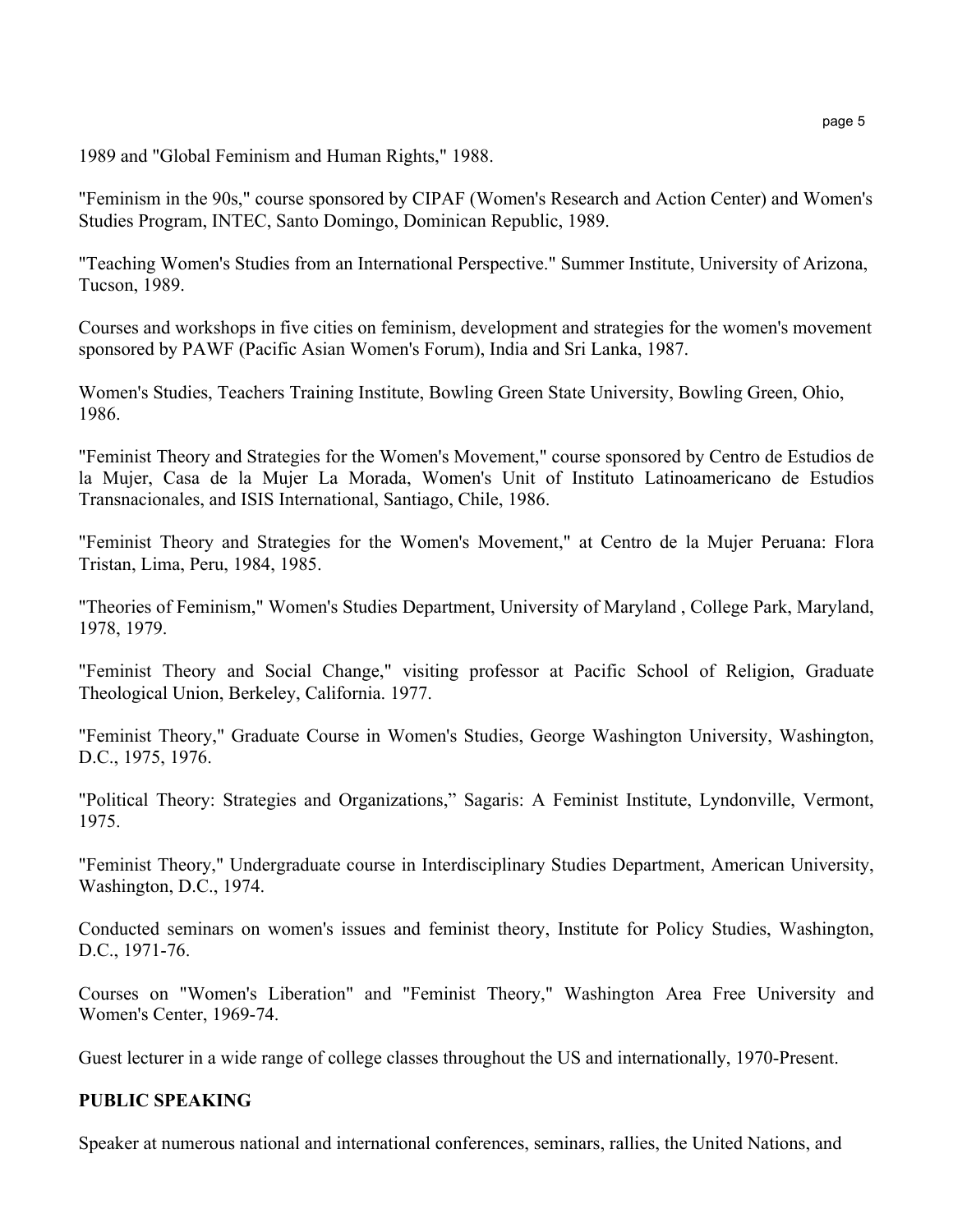page 6

many universities since 1965. A few examples of recent national and international speeches include:

- \*FOKUS Panel on Beijing + 20: International Voices, Oslo, Norway, 2015
- \*Judicial Council for the Women's Court A Feminist Approach to Justice for Crimes against Women in the Former Yugoslavia, Sarajevo, 2015
- \*CUNY School of Law and Madre Conference on Women Confronting ISIS/ISIL: Local Strategies and States' Responsibilities, NY, NY 2015
- \*Sunila Abeysekera Memorial Lecture & South Asian Sangat Feminist Capacity Building Keynote, Katmandu, Nepal, 2014
- \*UCLA History Department Symposium on "Why History Matters: Women's Rights as Human Rights," Los Angeles, 2014
- \*Office of the High Commissioner for Human Rights & Austrian Government International Expert Conference on 20<sup>th</sup> Anniversary of World Conference on Human Rights, Vienna, 2013
- \*Summer School on Human Rights, Universitas 21 Global Consortium, NYC, 2013
- \*Northeastern University School of Law Institute on Violence and Human Rights, Boston, 2013
- \*UN Women Stakeholders Forum on Violence Against Women, NYC, 2012
- \*AWID International Forum In-Depth Session Militarism, Conflict and Violence, Istanbul, 2012
- \*Universidad Nacional Autonoma De Mexico Keynote and film, Mexico City, 2012
- \*Berkshire Conference on the History of Women Special Session on UN World Conferences on Women, Amherst, Ma, 2011
- \*Tunisian Women's Association Conference on Women and Constitutions, Tunis, 2011
- \*Amnesty International Annual General Meeting Plenary, San Francisco, 2011
- \*CUNY Graduate Center Human Rights Day Panel, NYC, 2010
- \* UN General Assembly Civil Society Hearings for the Millennium Development Goals Summit, NYC, 2010
- \*Keynote Symposium on Discrimination of Lesbians in Public/Political Life, Split, Croatia, 2010
- \*Nobel Women's Initiative International Conference on Democracy, Guatemala, 2009
- \*American Sociological Association Opening Plenary, San Francisco, CA, 2009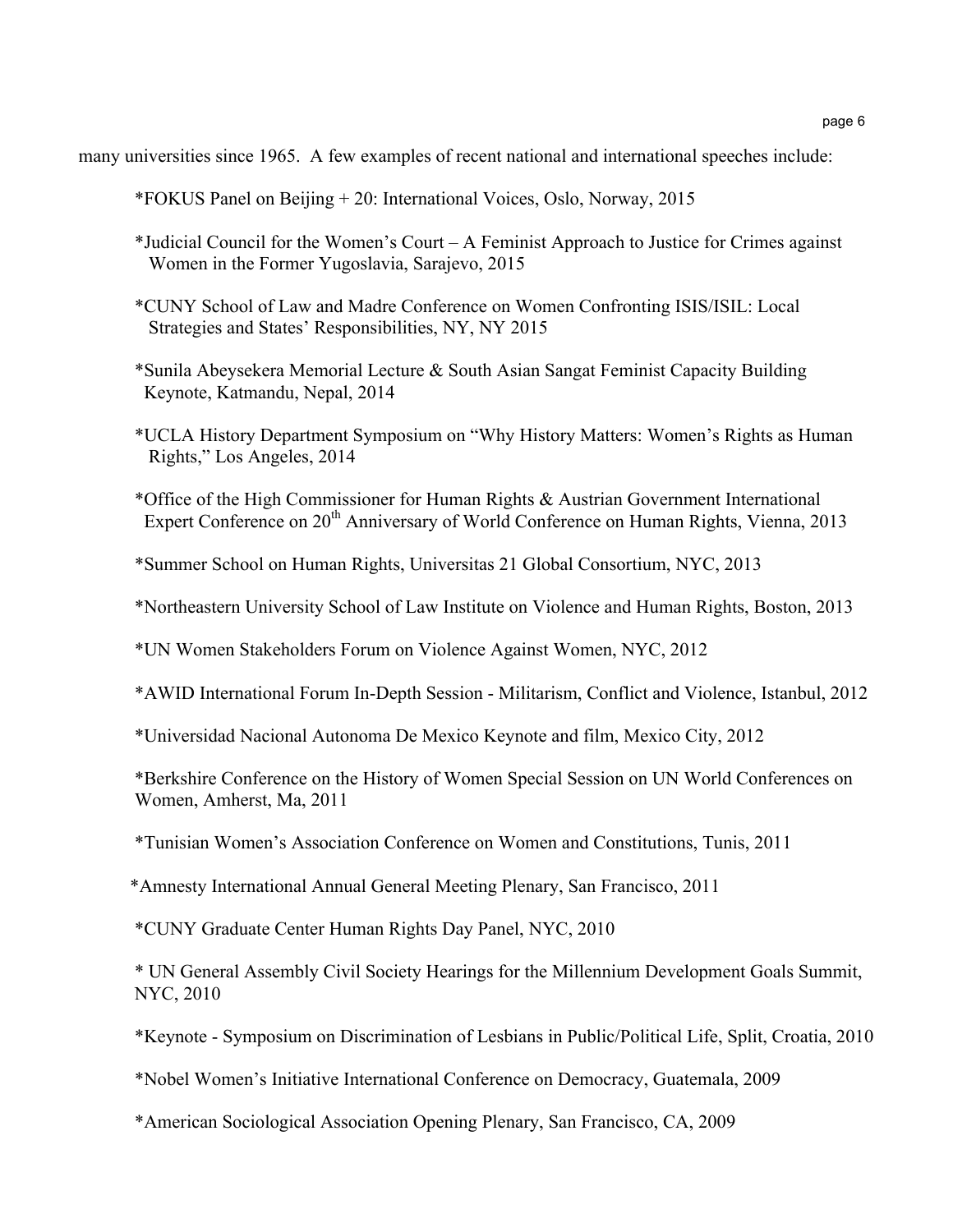\*Reforms for the United Nations, Permanent Forum on Indigenous Issues, UN, NY 2009

\*Association for Women's Rights and Development Forum, South Africa, 2008

\*UN Commission on the Status Women 60th Anniversary of the UDHR Panel, NYC, 2008

\* International Women's Day and National Indigenous Women's Forum, Lima, Peru, 2008

\* Thomas J. Dodd Research Center Distinguished Lecture, University of Ct., 2008

\*UN Human Rights Council Interactive Panel on Gender Integration, Geneva, 2007

\*CIVICUS NGO World Assembly Plenary on Human Security and Gender Equality, Glasgow, Scotland, 2007

\*Brooklyn Law School Public Forum on Global Violence. Brooklyn, NY, 2007

\*UNAIDS Panel for World Aids Day, Washington DC, 2006

\*NJ Governor's Conference for Women Panel, East Brunswick, NJ, 2006

\*Harvard Human Rights Journal Panel on UN Reform, Cambridge, 2006

\*UN General Assembly Civil Society Hearings for the 2005 UN World Summit, NYC, 2005

\* Women's Worlds: 9th International Interdisciplinary Congress on Women, Plenary keynote, Seoul, Korea, 2005

\* UN Commission on Human Rights High Commissioner's Panel on Beijing Plus 10: Challenges for Women's Human Rights, Geneva, 2005

\* UN Commission on the Status of Women UNIFEM US Committee luncheon keynote address on International Women's Day, NYC, 2004

\* World Bank Diversity Day, Washington DC, 2004

\* World Social Forum plenaries on Democracy and Citizenship, Mumbai, India, 2004 and Porto Alegre, Brazil, 2003

\* UN General Assembly panel on the 10<sup>th</sup> Anniversary of the Vienna World Conference on Human Rights, NYC, 2003

\*UN Commission on Human Rights Panels on Violence Against Women: 10 Years After Vienna, Geneva, 2003

\*Commission on Globalization Plenary on The War on Terrorism and the Challenge to the Global Human Rights Agenda, Mexico City, Mexico, 2002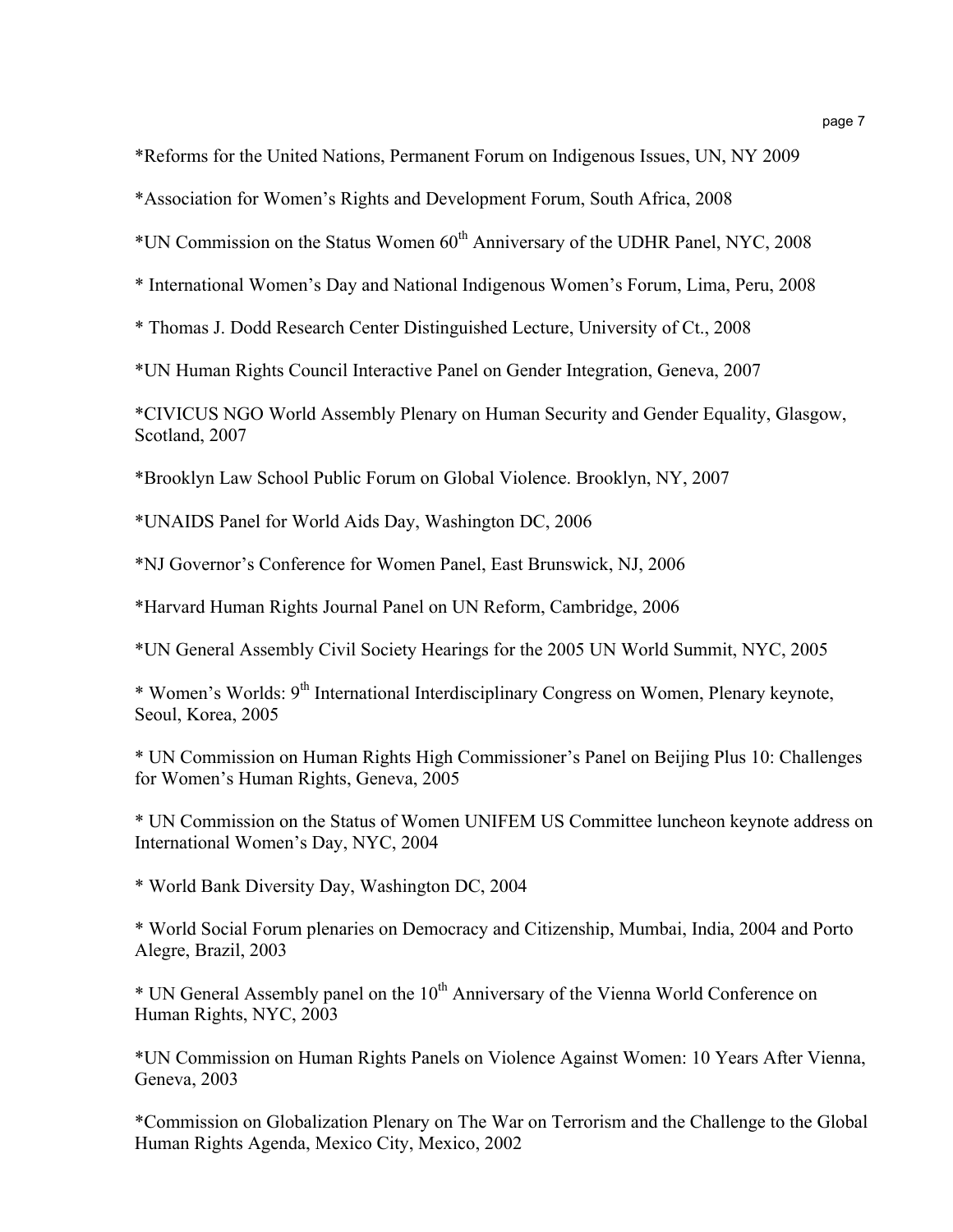\* Women, Peace Building and Constitution Making International Conference Panel on Women and Peace, Colombo, Sri Lanka, 2002

\*Women and Philanthropy New York Regional Meeting on the Next Twenty Five Years of women's rights and the Future of Philanthropy, NYC, 2002

\* United Nations Commission on the Status of Women, UNIFEM Panel on Women's Human Rights and the World Conference Against Racism, NY, 2001

\* International Athena Conference on Women's Leadership, Nashville, TN, 2001

\* State of the World Forum, Dialogue on "Human Rights in the 21st Century," NY, 2000

\* International Conference on Women and Politics at Expo 2000, Hannover, Germany, 2000

\* American Bar Association Annual Meeting Panel on "Women's Rights in the New Millennium," NY, 2000

\* Amnesty International Panel on "Women's Human Rights Defenders," NY, 2000

\* Feminist Expo 2000 for Women's Empowerment Plenary, Baltimore, MD, 2000

\* Economic Commission for Europe Regional Preparatory Meeting on the Review of Implementation of the Beijing Platform for Action, Geneva, 2000

\* UN Commission on the Status of Women session on the Review of the Fourth World Conference on Women, NY, 1999 and 2000

\* JFK School of Government and Harvard Divinity School, Women, Religion and Public Policy Symposium, Cambridge, MA, l999

\* Council on Foreign Relations, Women's Human Rights and US Interests Roundtable, NY, 1999

\* Hilton Humanitarian Prize Conference on Humanitarian Crises and Preventive Measures through Human Rights, NY, 1999

\* Hague Appeal for Peace Global Conference, the Hague, the Netherlands, 1999

\* United Nations Inter-Agency Global Video-conference on Violence Against Women, NY, 1999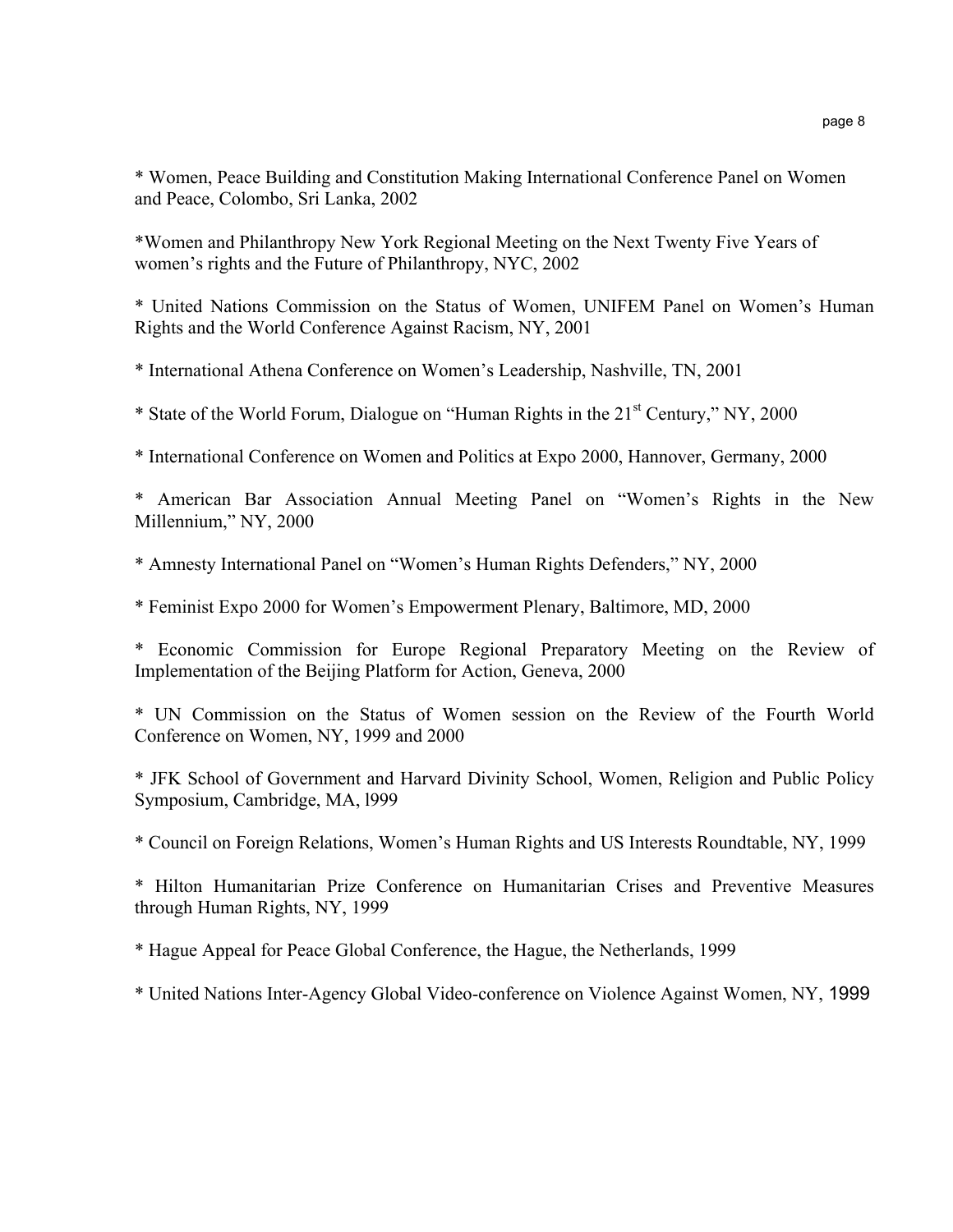#### **PUBLICATIONS**

#### *BOOKS*

*Women at the Intersection: Indivisible Rights, Identities, and Oppressions*, edited with Rita Raj and Elmira Nazombe, NJ: Center for Women's Global Leadership, 2002.

*Holding On to the Promise: Women's Human Rights and the Beijing + 5 Review*, edited with Cynthia Meillon, NJ: Center for Women's Global Leadership, 2001.

*Los Derechos de las Mujeres son Derechos Humanos: Cronica de una Movilizacion Mundial*, edited with Claudia Hinojosa and Niamh Reilly, Mexico City: Edemex, 2000. Published in French as *Les Voix des Femmes et "Les Droits de L'Homme": La Campagne internationale pour l'affirmation des droits humains des femmes.* NJ: Center for Women's Global Leadership, 2000.

*Demanding Accountability: The Global Campaign and Vienna Tribunal for Women's Human Rights,* with Niamh Reilly. NY: UNIFEM, l994.

*Passionate Politics: Feminist Theory in Action*. NY: St. Martin's Press, 1987.

*International Feminism: Networking Against Female Sexual Slavery. Report on Global Feminist Workshop Against Traffic in Women,* edited with Barry and Castley. NY: International Women's Tribune Centre, 1984. (Also published in French by Nouvelles Questions Feministes, Paris, 1985; and in Spanish by CIPAF, Santo Domingo, 1985.)

*Learning Our Way: Essays in Feminist Education,* edited with Sandra Pollack. Trumansburg, NY: The Crossing Press, 1983.

*Building Feminist Theory: Essays from Quest,* edited with Flax, Freeman, Hartsock, and Mautner. NY: Longman Inc., 1981.

*Lesbianism and the Woman's Movement,* edited with Nancy Myron. Baltimore: Diana Press, 1975.

*Class and Feminism*, edited with Nancy Myron. Baltimore: Diana Press, 1974.

*Women Remembered*: *Short Biographies of Women in History*, edited with Nancy Myron. Baltimore: Diana Press, 1974.

*The New Women: A Motive Anthology on Women's Liberation*, edited with Joanne Cooke. NY: Bobbs Merrill Co., 1970.

#### *BOOKLETS*

Gender Violence: A Development and Human Rights Issue. with Roxanna Carrillo. New Brunswick, NJ: Center for Women's Global Leadership, 1991. (Also available in Spanish and French).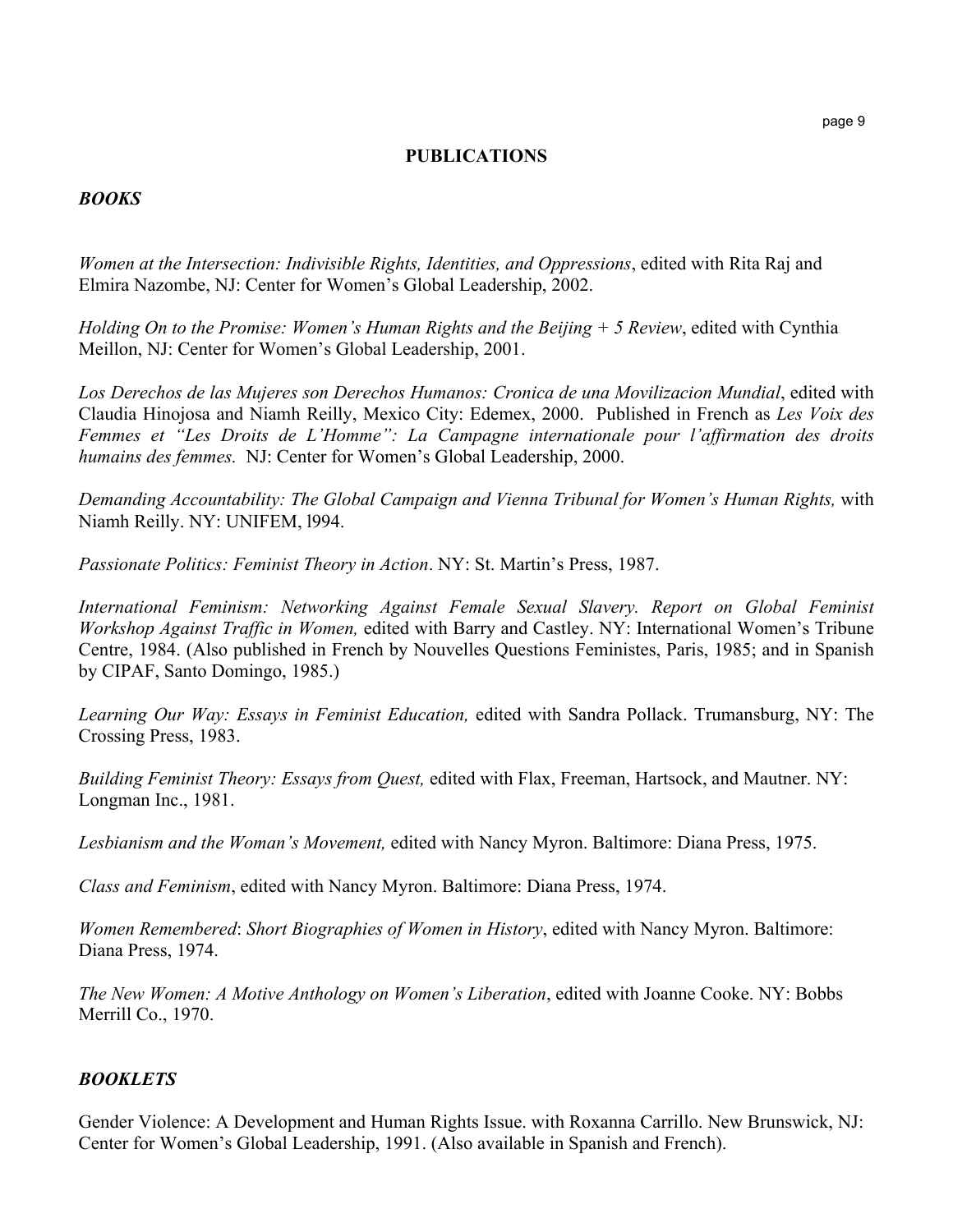Feminism in the '80's Series, Denver: Antelope Publications: Bringing the Global Home, 1985 (Published in Spanish by Bruja: Boletin Feminista, Argentina, Nos. 11, 12, and 14, 1987-88; Going Public with Our Vision, 1983 (Published in Spanish by Diario La Republica, Peru, l984; Facing Down the Right, 1981.

Developing Strategies for the Future: Feminist Perspectives. Report of the International Workshops in Stony Point, NY, 1980 and in Bangkok, Thailand, 1979, edited with Shirley Castley. NY: International Women's Tribune Centre, 1980.

## *ARTICLES (select list from over 250 articles published in over a dozen languages)*

"Women's Rights are Human Rights: A Concept in the Making," *Women and Girls Rising: Progress and Resistance around the World,* Ellen Chesler and Terry McGovern, (eds), London & NY, Routledge, 2016.

"Interview with Charlotte Bunch: Human Rights and Gender Equality" with Anahi Russo Garrido, *The Right Side of History: 100 Years of LGBTQI Activism,* Adrian Brooks, editor, NY, NY: Cleis Press, 2015.

"The Gendered Politics of Seriousness," review of *Seriously! Investigating Crashes and Crises as if Women Mattered* by Cynthia Enloe, *Women's Review of Books*, Vol 31, Issue 4, July/August 2014.

"Foreword," *Due Diligence Framework: State Accountability for Eliminating Violence against Women,* Zarizana Abdul and Janine Moussa, Maylasia: International Human Rights Initiative, 2014.

"Legacy of Vienna: Feminism and Human Rights," *Vienna + 20: Advancing the Protection of Human Rights*, Kozma, Muller-Funk, and Nowak (eds), Austrian Federal Ministry for International Affairs, Ludwig Boltzmann Institute, and UN Office of the High Commissioner for Human Rights, Vienna: Intersentia, 2014; available electronically on www.AWID.com website in English, Spanish, and French.

"Women's Human Rights: 20 Years After Vienna," *Human Rights Monitor Quarterly*, International Service for Human Rights, Issue 1, 2013; *VICD Wiener Institut Newsletter* 25, 2013; (Published in German by *Frauenrat, #5, 2013).*

"How Women's Rights Became Recognized as Human Rights," *The Unfinished Revolution: Voices from the Global Fight for Women's Rights*, Minky Worden, editor, NY: Seven Stories Press, 2012.

"Opening Doors for Feminism: UN World Conferences on Women," *Journal of Women's History*, Vol 24, No. 4, 213-221, 2012.

"GEAR: Toward a Powerful New UN Women's Agency that Advances Women's Rights and Gender Equality," Commission on the Status of Women 54 Handbook, NY, 2010.

"A Symphony of Liberations," Body, Economy, Movement: The Global Women's Movement at the Beijing + 15 Review, NJ: Center for Women's Global Leadership, 2010.

"U.S. Should Invest in New U.N. Women's Agency," *Interpress News Service* News, Jan. 27, 2010.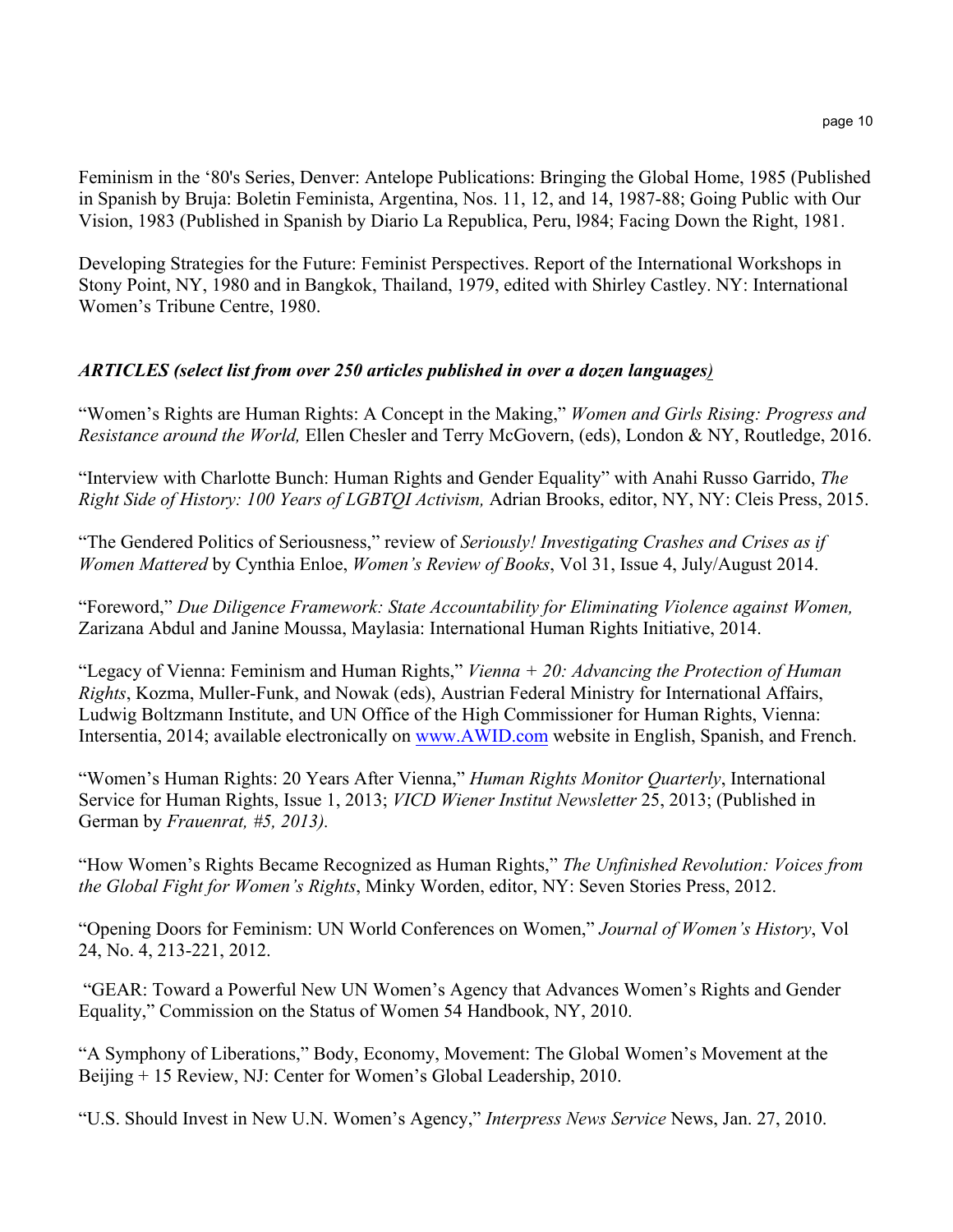"Women's Rights and Gender at the United Nations: The Case for a New Gender Equality Architecture," *Vereinte Nationien*: German Review on the United Nations, 2009.

"A Powerful United Nations Women's Agency: Will the UN Deliver," *Open Democracy*, Oct. 27, 2009.

"Listen Up: UN Must Hear Women on Violence," *On the Issues: The Progressive Woman's Magazine*, Spring, 2009.

"Feminist Quandries on Gender and Violence: Agency, Universality, and Human Security," Preface to *Violence and Gender in the Globalized World: The Intimate and the Extimate*, Sanja Bahun-Radunovic and V.G. Julie Rajan, (eds.) UK: Ashgate Publishing Co., 2008. (Second Printing 2015).

"Personal Reflections," chapter in *For The Greater Good*, Friedrike Merck, (ed.), NY: 2008.

"Women and Gender," chapter in *The Oxford Handbook on the United Nations,* Thomas G. Weiss and Sam Daws, (eds.), London: Oxford University Press, 2007.

"An Activist Temperament: An Interview with Charlotte Bunch," with Ethel Brooks & Dorothy L. Hodgson, Women's Studies Quarterly, vo. 35, No. 3 &4, Fall/Winter, 2007.

"Human Rights Council: Women Monitor Advances and Note Concerns," UN Reform: What's In It for Women?, NY: Heinrich Boll Foundation with the International Women's Tribune Center, 2006.

"Introducing the International Campaign on Women Human Rights Defenders," International Consultation on Women Human Rights Defenders Resource Book, Mary Jane Real and Michael Chai, (eds.), Chiang Mai, Thailand: Asia Pacific Forum on Women, Law and Development, 2006.

"International Action and the Impact of the War on Terror on Eliminating Violence Against Women," Leading to Change: Eliminating Violence Against Women in Muslim Societies, Women's Learning Partnership, Bethesda, MD, WLP, 2005.

"Human Rights and Human Security," Beijing Betrayed: Women Worldwide Report," Women's Environment and Development Organization, NY: WEDO, 2005.

"Peace, Human Rights and Women's Peace Activism: Feminist Readings," Peace Work: Women, Armed Conflict and Negotiation," Radhika Coomaraswamy and Dilrukshi Fonseka (eds.), New Delhi: Women Unlimited, 2004.

"A Feminist Human Rights Lens on Human Security," *Peace Review: A Journal of Social Justice,* vol. 16, Number 1, March, 2004.

"Charlotte Bunch – Chapter Thirteen," *Transforming the Faiths of Our Fathers: Women Who Changed American Religion,"* Ann Brade (ed.) NY: Palgrave Macmillan, 2004.

"From Cuidad Juarez to the World," Human Rights Dialogue: An International Forum for Debating Human Rights, Series 2, Number 10, Fall 2003.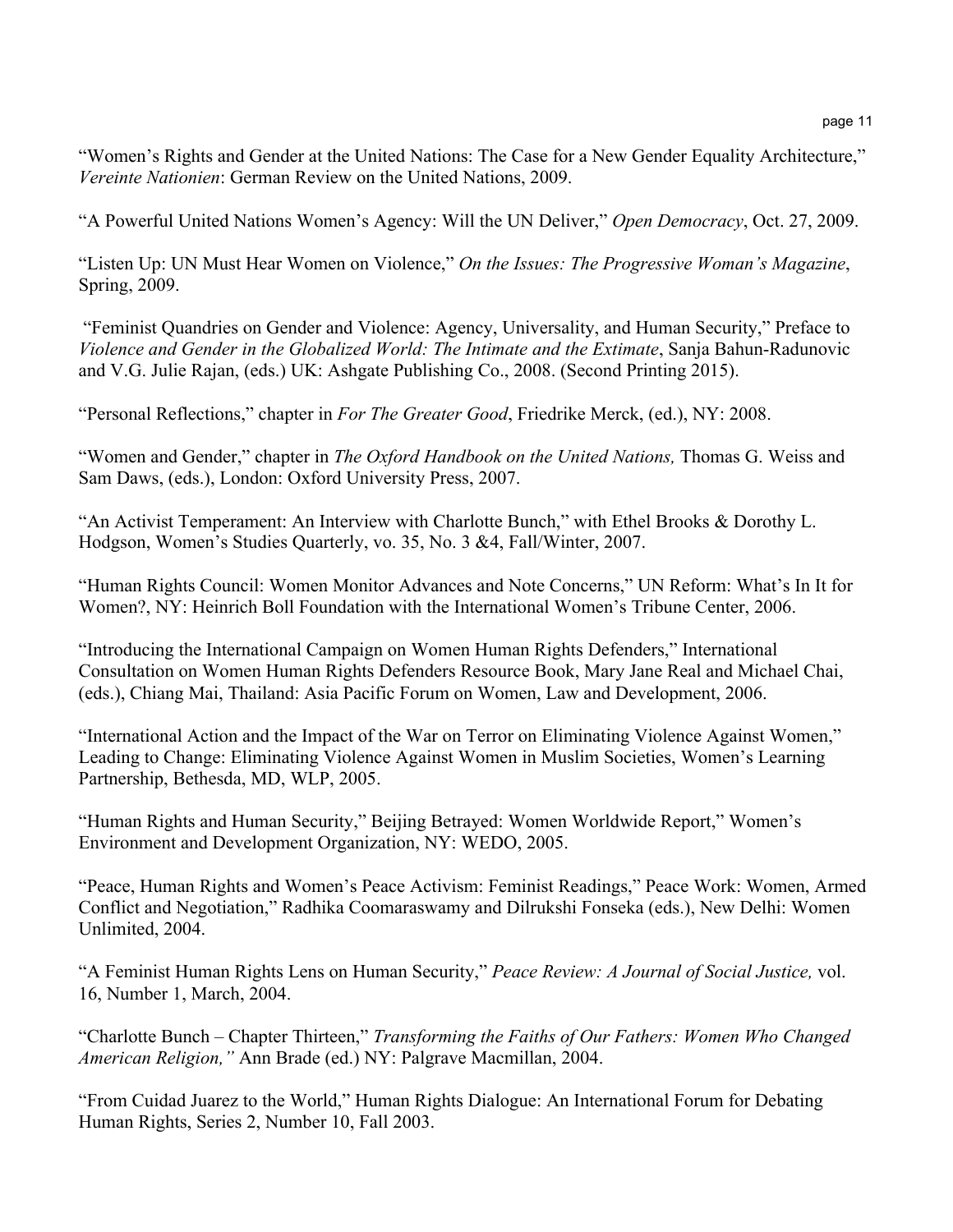"Charlotte Bunch - Chapter Six," Journeys that Opened Up the World: Women, Student Christian Movements and Social Justice, 1955-1975, Sara M. Evans (ed.), NJ: Rutgers University Press, 2003.

"Feminism, Peace, Human Rights, and Human Security," Canadian Women's Studies/Les Cahiers de la Femme, York University, Canada, special issue on "Women and Peace-Building," Vol, 22, No. 2, 2003. (Reprinted by SIRS Publishing, Inc. electronic database and in Canadian Woman Studies: An Introductory Reader, Andrea Medovarski & Brenda Cranney (eds.), Toronto: Inanna Publications, 2006 and in Feminist Politics, Activism and Vision: Local and Global Challenges, Ricciutelli, Miles, and McFadden (eds.), London: Zed Books, 2005.)

"Women's Human Rights and Security in the Age of Terror," Nothing Sacred: Women Respond to Religious Fundamentalism and Terror, Betsy Reed (ed.), New York: Nation Books, 2002.

"Whose Security," The Nation, Vol. 275, Number 9, September 23, 2002. (Reprinted in Women's Lives: Multicultural Perspectives, Third Edition, Gwyn Kirk and Margo Okazawa-Rey (eds.), Boston: McGraw Hill, 2004.)

"Human Rights at the Intersection of Race and Gender," Women at the Intersection: Indivisible Rights, Identities, and Oppressions, Rita Raj with Charlotte Bunch and elmira Nazombe (eds.), NJ: Center for Women's Global Leadership, 2002.

"Women's Leadership: Why Should You Care?" Power for What: National Dialogue on Educating Women for Leadership, NJ: Institute for Women's Leadership, No. 2, May, 2002.

"Human Rights as the Foundation for a Compassionate Society," Toward a Compassionate Society, Mahnaz Afkhami (ed.), Bethesda, MD: Women's Learning Partnership, 2002.

"International Networking for Women's Human Rights," Global Citizen Action, Michael Edwards and John Gaventa (eds.), CO: Westview, 2001.

"Women's Rights are Human Rights Post 9/11," English/ Spanish in Lola Press: International Feminist Magazine, No. 16 November 2001; (Also published in German in Leben Heist Frei Sein Dokumentation Internationaler Kongress, Berlin: Terre Des Femmes and Friedrich Ebert Stiftung, October, 2001).

"Women's Human Rights: The Challenges of Global Feminism and Diversity," Feminist Locations: Global/Local/Theory/Practice in the Twenty-First Century, Marianne DeKoven (ed.), NJ: Rutgers University Press, 2001.

"Preambulo: Abriendo las Compuertas," Declaracion Universal de Derechos Humanos: Texto y Comentarios Inusuales," Alda Facio (ed.), San Jose, Costa Rica: ILANUD Programa Mujer, Justicia y Genero, 2001.

"Taking Stock: Women's Human Rights Five Years After Beijing," Holding On To The Promise: Women's Human Rights and the Beijing + 5 Review, Cynthia Meillon with Charlotte Bunch (eds.), NJ: Center for Women's Global Leadership, 2001. Reprinted in Women, Images and Reality: A Multicultural Anthology, A. Kesselman, L. McNair, and N. Schniedewind (eds.), CA: Mayfield Publishing Co., second edition, 2002.)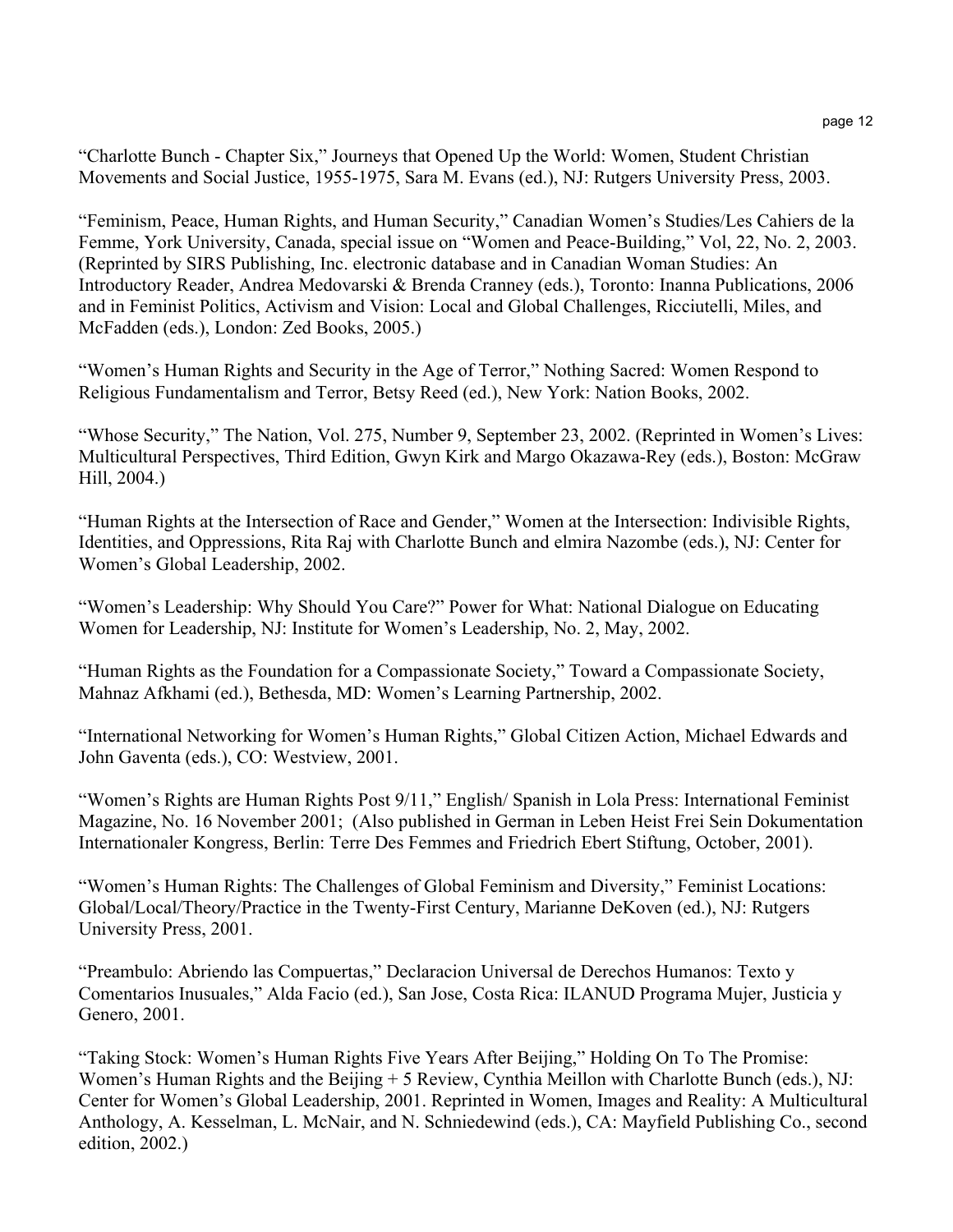"Empowerment," and "Women's Human Rights," with Samantha Frost, entries for Routledge International Encyclopedia of Women's Studies, NY: Routledge, 2000.

"Women: The Long, Long Journey," with Soon-Young Yoon, The Earth Times, NY: Year 9, No. 3, March 1, 2000.

"Feminism" entry for The Oxford Companion to Politics of the World, London: Oxford University Press, first edition 1992 and revised for second edition, 2000.

"Lesbians Travel the Roads of Feminism Globally," with Claudia Hinojosa, Creating Change: Sexuality, Public Policy, and Civil Rights, John D'Emilio, William B. Turner, and Urvashi Vaid, (eds), NY: St. Martin's Press, 2000. (Also published in Spanish by Center for Women's Global Leadership, 2000.)

"Making the Global Local: International Networking for Women's Human Rights," with Samantha Frost and Niamh Reilly, Women's International Human Rights: A Reference Guide, Kelly D. Askin and Dorean Koenig (eds.), Transnational Publications, 1999.

"Women's Human Rights: Looking Back and Looking Forward," with Susana Fried, Women's Health Journal, Santiago, Chile: 1/99. (Also published in Spanish.)

"Mobilization for Women's Human Rights," Human Development and Human Rights: Report on the Oslo Symposium, Hakan Bjorkman (ed.), NY: Human Development Report Office, UNDP, 1999.

"Violence Against Women," with Roxanna Carrillo and Rima Shore, Women in the Third World: An Encyclopedia of Contemporary Issues, Nelly P. Stromquist (ed.), NY: Garland, 1998.

"Global Violence Against Women: The Challenge to Human Rights and Development," with Roxanna Carrillo, World Security: Challenges for A New Century, Michael T. Klare and Yogesh Chandrani (eds.), NY: St. Martin's Press, Third edition, 1998 and Second edition, 1994.

"1998: Celebrate and Demand Women's Human Rights," The Global Center News, NJ: No.4, summer, l997. (Reprinted in Fair Play: Digest of the Women's Alliance for Development, Sofia, Bulgaria: No. 2, February, l998.)

"The Intolerable Status Quo: Violence Against Women and girls," The Progress of Nations, NY: UNICEF, 1997. (Translated into many languages.)

"Women's Rights as Human Rights in War and Conflict," In the Aftermath of Rape: Women's Rights, War Crimes, and Genocide, Coordination of Women's Advocacy, Geneva: 1997. (Published in Serbo-Croatian in Feministicke Sveske, Belgrade, Yugoslavia: No. 9-10, l997.)

"Beijing '95: Moving Women's Human Rights from Margin to Center," with Susana Fried, SIGNS: Journal of Women in Culture and Society, Chicago, IL: Vol. 22, No. 1, Autumn 1996. (Reprinted in Women, Images and Reality: A Multicultural Anthology, A. Kesselman, L. McNair, and N. Schniedewind (eds.), CA: Mayfield Publishing Co., 1999 and in second edition, 2002.)

"Bringing Together Feminist Theory and Practice: A Collective Interview," with Ellen Bravo, Heidi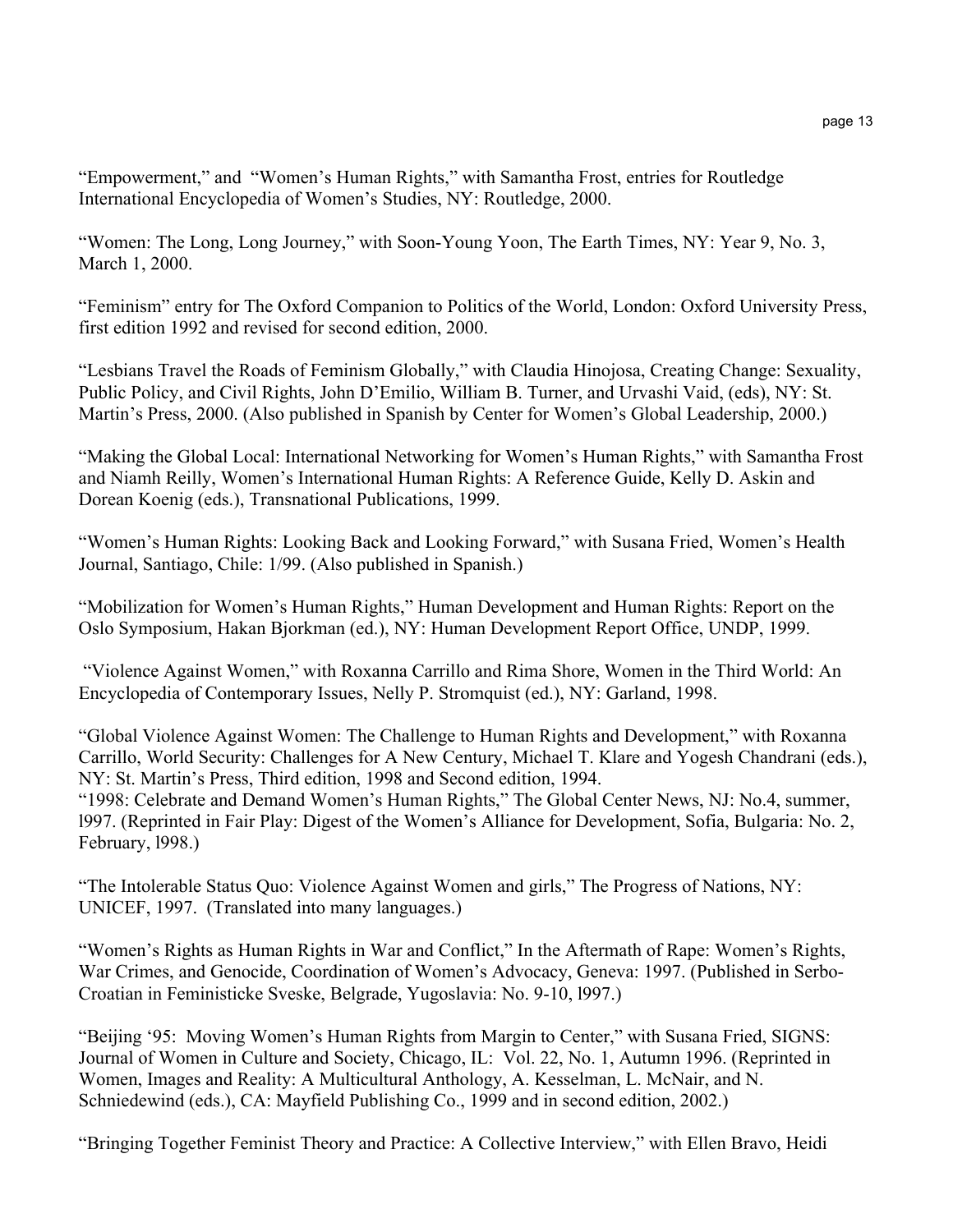Hartmann, Nancy Hartsock, Roberta Spalter-Roth, Linda Williams, and Maria Blanco, SIGNS: Journal of Women in Culture and Society, Chicago, IL: Vol. 21, No. 4, Summer 1996.

"Through Women's Eyes: Global Forces Facing Women in the 21st Century," Look at the World Through Women's Eyes: Plenary Speeches from the NGO Forum on Women, Beijing '95, Eva Friedlander (ed.), NY: Women Ink, 1996.

"Foreword," Voices from the Japanese Women's Movement, AMPO-Japan Asia Quarterly Review (eds.), NY and London: M.E. Sharpe, 1996.

"Beijing '95: A Global Referendum on the Human Rights of Women," with Mallika Dutt and Susana Fried, Women's Health Journal, Santiago, Chile: Nos. 3-4, l995 (Also published in Spanish); and in Canadian Women's Studies/Les Cahiers de la femme, York University,Canada , Vol. 16, No. 3, Summer 1996.

"Beijing, Backlash, and the Future of Women's Human Rights," Health and Human Rights: An International Quarterly Journal, Boston: Harvard School of Public Health, Vol. 1, No. 4, 1995.

"Violence Against Women Violates Human Rights," Freedom Review, NY: Vol. 26, No. 5, September-October, 1995.

"Women to Boutros-Ghali: Bill is Due, Next Step is Yours," Women's Feature Service Beijing Watch, Beijing: September 15, 1995.

"On Globalizing Gender Justice," The Nation, NY: September 11, 1995.

"Beijing: A Global Town Meeting," op. ed. for Women's Feature Service, published in various newspapers, September, 1995.

"Women's Human Rights and Development: A Global Agenda for the 21st Century," A Commitment to the World's Women: Perspectives on Development for Beijing and Beyond, Noeleen Heyzer with Sushma Kapoor & Joanne Sandler (eds.), NY: UNIFEM, 1995. (Published in Spanish as a pamphlet - Serie Mujer No. 28, Creatividad Y Cambio, Lima, Peru, 1995.)

"Foreword," Unspoken Rules: Sexual Orientation and Women's Human Rights, Rachel Rosenbloom (ed.), San Francisco: International Gay and Lesbian Human Rights Commission, 1995. (Published in Spanish in Cotidiano Mujer, Montevideo, Uruguay:, No. 28, Aug/Nov., l998.)

"The Global Campaign for Women's Human Rights: Where Next After Vienna?" St. John's Law Review, NY: Vol. 69, Nos. 1 & 2, Winter-Spring, 1995.

"Transforming Human Rights From a Feminist Perspective," Women's Rights Human Rights: International Feminist Perspectives, Julie Peters and Andrea Wolper (eds.), NY: Routledge, 1995. (Reprinted in OSKA: Magazine of the National Women's Information Center, Warsaw, Poland, No. 4-5, 1998.)

"Beyond Critique and Vision: Global Leadership in the 21st Century," Woman of Power, Boston: Issue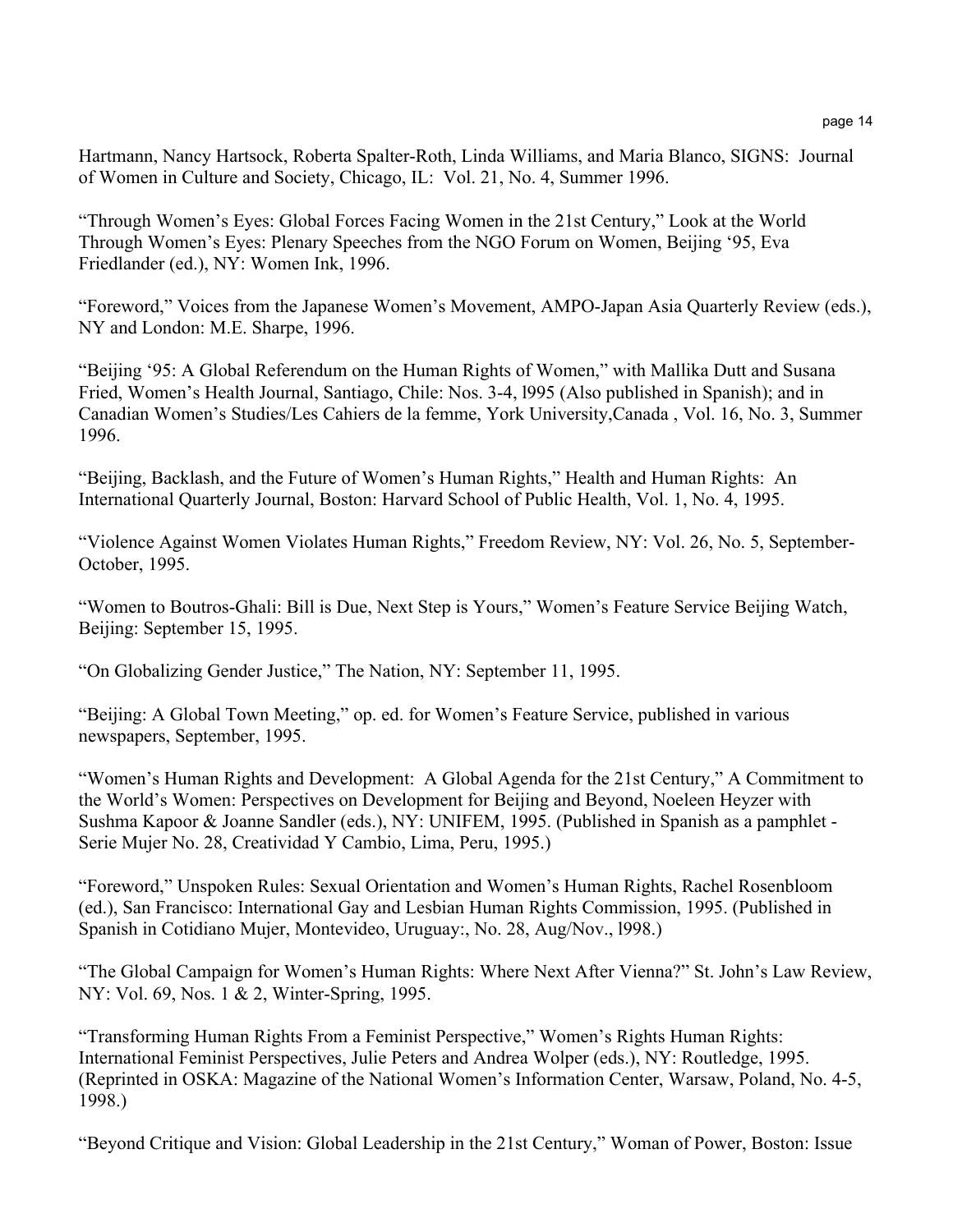No. 23, l995. (Reprinted in Voicing Power: Conversations with Visionary Women, Gail Hanlon, ed. CO: Westview, 1997.)

"Local Organizing & the World Conference on Women," The Women's Dialogue, Moscow: No. 9, 1994.

"An Equal Voice," Human Rights: The New Consensus, Richard Reoch (ed.), Regency Press (London) in association with the United Nations High Commissioner for Refugees, 1994.

"Feminism, Gender, and Justice: Re-Making Human Rights," Test the West: Gender Democracy and Violence, Austrian Federal Ministry of Women's Affairs and the Federal Chancellery, Vienna: 1994.

"The Global Campaign for Women's Human Rights," International Commission of Jurists Review, Geneva: No. 50, 1993.

"How it was done: The Movement that put Women's Human Rights on the Global Agenda," The International Communication Project Newsletter, Hannover, Germany: No. 15, June/July 1993.

"A Major Half-Step for Women," in special issues about the UN World Conference on Human Rights of The Earth Times, NY: August 2, 1993 and Freedom Review, NY: Vol. 24, No. 5, October 1993.

"Feminism, Democracy, and Human Rights," Terra Femina: Women and Human Rights, Vol. 2, (IDAC), Rio de Janeiro, Brazil: May/June 1993.

"Violence Against Women: A Development and Human Rights Issue," Humanist in Canada, Ottawa: No. 104 (Vol. 26, #1), Spring 1993.

"Organizing for Women's Human Rights Globally," Ours By Right: Women's Rights as Human Rights, Joanna Kerr (ed.), London: Zed Press, 1993.

"Foreword" to Women's Lives and Public Policy: The International Experience, Meredeth Turshen and Briavel Holcomb (eds), Westport, CT: Greenwood Press, 1993.

"Feminist Visions of Human Rights in the 21st Century," Human Rights in the 21st Century: A Global Challenge, Kathleen and Paul Mahoney (eds.) Canada: Caswell Publications, 1992.

"A Global Perspective on Feminist Ethics and Diversity," Explorations in Feminist Ethics: Theory and Practice, Susan Coultrap-McQuin & Eve Browning Cole, eds., Indiana University Press, 1992.

"Foreword" to Women of Influence, Women of Vision: A Cross-Generational Study of Leaders and Social Change, by Helen A. Astin and Carole Leland, San Francisco: Jossey-Bass, 1991.

"Recognizing Women's Rights as Human Rights," RESPONSE to the Victimization of Women and Children, Washington, DC: Vol. 13, No. 4, 1991.

"Women's Rights as Human Rights: Towards a Re-Vision of Human Rights," Human Rights Quarterly, Vol. 12, #4, November 1990. (Reprinted in several other publications in English and first published in Spanish in La Mujer Ausente: Derechos Humanos En El Mundo, Santiago, Chile: ISIS International,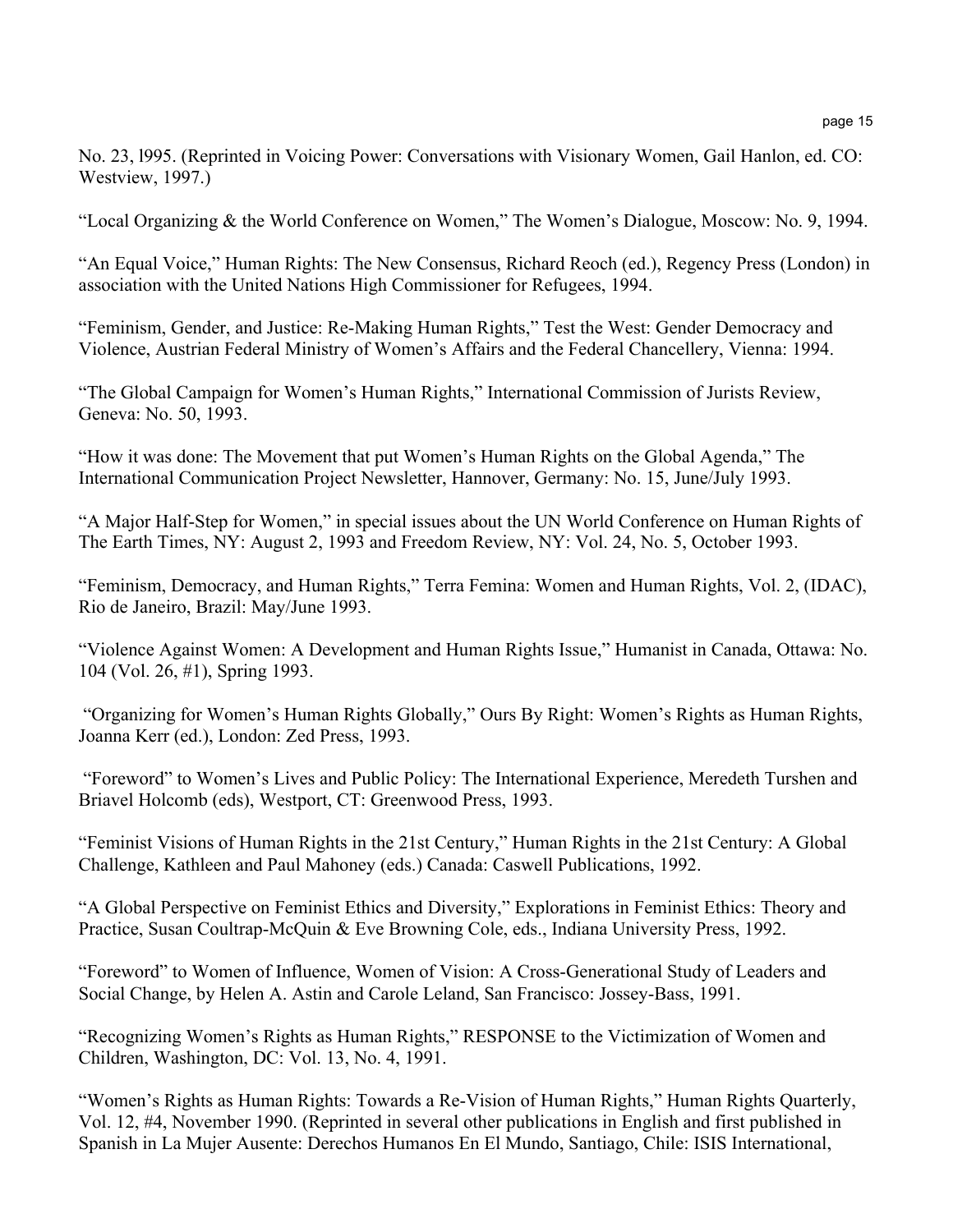1991; also published in Arabic, Chinese, Dutch, French, Portuguese, Russian, Sinhala, and Tamil.)

"Institute for Policy Studies Symposium on the 1990's," The Progressive, Madison: Nov. 1990.

"Feminist Perspectives on Women in Development," with Roxanna Carrillo, Persistent Inequalities: Women and World Development, Irene Tinker, ed., Oxford University Press, 1989.

"International Feminism: A Passionate Politics," Woman of Power, Boston: #7, Summer, 1987. (Reprinted in Broadsheet, New Zealand, 1989.)

"Food, Politics, Power: A Feminist Perspective," Heresies, NY: #21, 1987.

"Making Common Cause: Diversity and Coalitions," IKON, NY: #7, 1987. (Reprinted in Out the Other Side, McEwen and O'Sullivan, eds., London: Virago Press, 1988 and in Bridges of Power: Women's Multi-Cultural Alliances, Albrecht and Brewer, eds., Philadelphia: New Society Publishers, 1990.)

"La Extension de los Movimientos de la Mujer," El Pais, Madrid, Spain, July, 1985.

"UN World Conference in Nairobi: A View from the West," Ms. Magazine NY: June, 1985. (Printed in Spanish, La Republica, Lima, Peru, March, 1985.)

"The UN Decade for Women: Nairobi, 1985," Women's World, ISIS: WICCE, Geneva: March, 1985.

"Feminist Perspectives on the International Interdisciplinary Congress on Women in Groningen," with Roxanna Carrillo and Ied Guinee, Women's Studies International Forum, London: Pergamon Press, 1985.

"The Ferraro Factor: Symbol or Substance?" Pacific News Service, August, 1984. (Printed in several local newspapers in the U.S.)

"Introduction," Crimes Against Women: Proceedings of the International Tribunal, Diana Russell and Nicole Van de Ven, eds., (New edition published by Frog in the Well, California: 1984.)

"Global Feminism," ISIS International Bulletin, Rome: No. 29, December 1983. (ISIS Spanish Bulletin, Nos. 15-16, 1983.)

"Feminist Journals: Writing for a Feminist Future," Women in Print II, Ellen Messer Davidow, ed., Modern Language Association, 1982.

"Copenhagen and Beyond: Prospects for Global Feminism," Quest: A Feminist Quarterly, Washington DC: Spring, 1981. (Printed in Danish, as "A North American View of Global Feminism," Sammen er vi Stoerke, Copenhagen, 1981.)

"What They Did Not Tell You About the UN Copenhagen Conference," Women's International Press Service, Rome: December 1980. (A shortened version published in Signs: Journal of Women and Culture in Society, Chicago: Vol. 6, No. 4, 1981.)

"Women Power and the Leadership Crisis in America," Ms. Magazine, NY: July 1980. (Reprinted in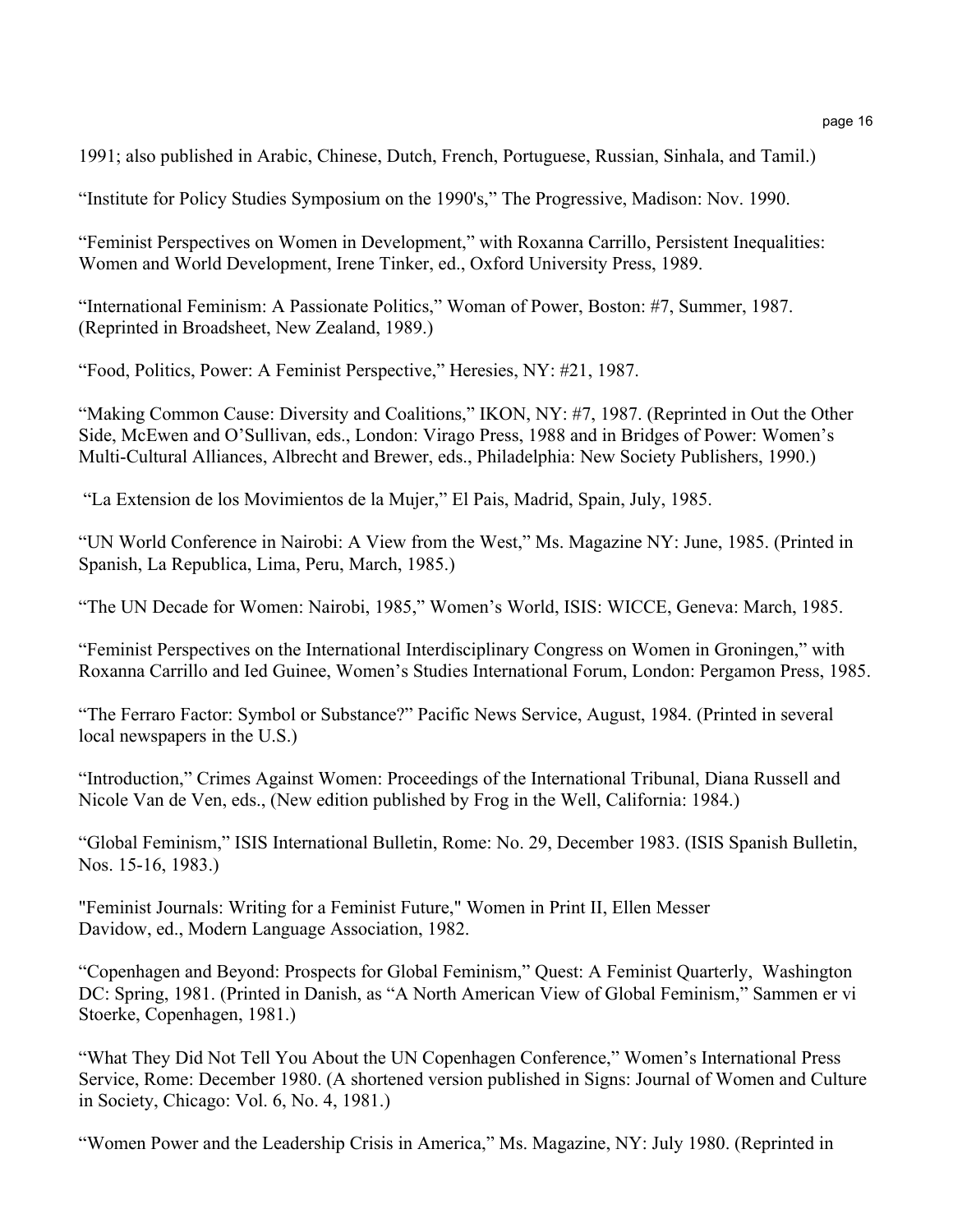Current Issues in Organizational Leadership, William V. Burgess, ed., Ginn Press, 1983.)

"What Not to Expect From the UN Women's Conference in Copenhagen," Ms. Magazine, NY: July, 1980.

"Not by Degrees: Feminist Theory and Education," Quest: A Feminist Quarterly, Washington DC: Summer, 1979. (Published in Spanish by Centro de la Mujer Peruana: Flora Tristan, Lima, 1984.)

"Personal Statement," What Women Want: From the Report on International Women's Year in Houston, Caroline Bird, ed., Simon and Schuster, 1979.

"ERA Debate: A Tendency to Blame the Victims," The Washington Post [Op Ed], August 5, 1978.

"Lesbian-Feminist Theory," Our Right to Love, Ginny Vida, ed., Prentice-Hall, 1978.(Reprinted in Women and the Politics of Culture, Zak and Moots, eds., Longman, 1983.)

"Feminist Publishing: An Antiquated Form?" Heresies: A Feminist Publication on Art and Politics, Fall 1977.

"Learning from Lesbian Separatism," Ms. Magazine, November, 1976. (Reprinted in Lavender Culture, edited by Karla Jay and Allen Young, Jove Books, 1979, and in Issues in Feminism: A First Course in Women's Studies, Shiela Ruth, ed., Houghton Mifflin 1980.)

"Beyond Either/Or: Feminist Options, "Quest: A Feminist Quarterly, Summer, 1976. (Reprinted in "Radical Feminism, 1977," Toronto, Canada, November, 1977, and published in Spanish by Centro de la Mujer Peruana: Flora Tristan, Lima, 1984.)

"What Future for Leadership," co-authored with Beverly Fisher Manick, Quest: A Feminist Quarterly, Spring, 1976. (Published in French, Nouvelles Questions Feministes, Paris, 1981, and published in Spanish by Centro de la Mujer Peruana: Flora Tristan, Lima, 1984.) "Election year Perspectives," Christopher Street, July, 1976.

"Not for Lesbians Only," Quest: A Feminist Quarterly, Fall 1975. (Reprinted in The Women Say, The Men Say, Evelyn and Barry M. Shapiro, eds., Dell,1979; in Feminist Frontiers: Rethinking Sex, Gender, and Society, Taylor and Richardson, eds., Random House, 1987; in Feminist Knowledge as Critique and Construct, Sneja Gunew, ed., Routledge, 1990, and published in Spanish by Centro de la Mujer Peruana: Flora Tristan, Lima, 1984.)

"Self Definition and Political Survival," Quest: A Feminist Quarterly, Winter, 1975. (Reprinted in Broadsheet, New Zealand, October, 1978, by Women and Development Unit (WAND), University of the West Indies, 1980, and published in Spanish by Centro de la Mujer Peruana: Flora Tristan, Lima, 1984.)

"U.S. Feminists and International Women's Year, 1975," co-authored with Frances Doughty, Off Our Backs and Plexus Spring, 1975.

"The Reform Tool-Kit," Quest: A Feminist Quarterly, Summer, 1974. (Reprinted in Broadsheet, New Zealand, 1980, in First Harvest: Institute for Policy Studies, 1963-83, John S. Friedman, ed., Grove Press,